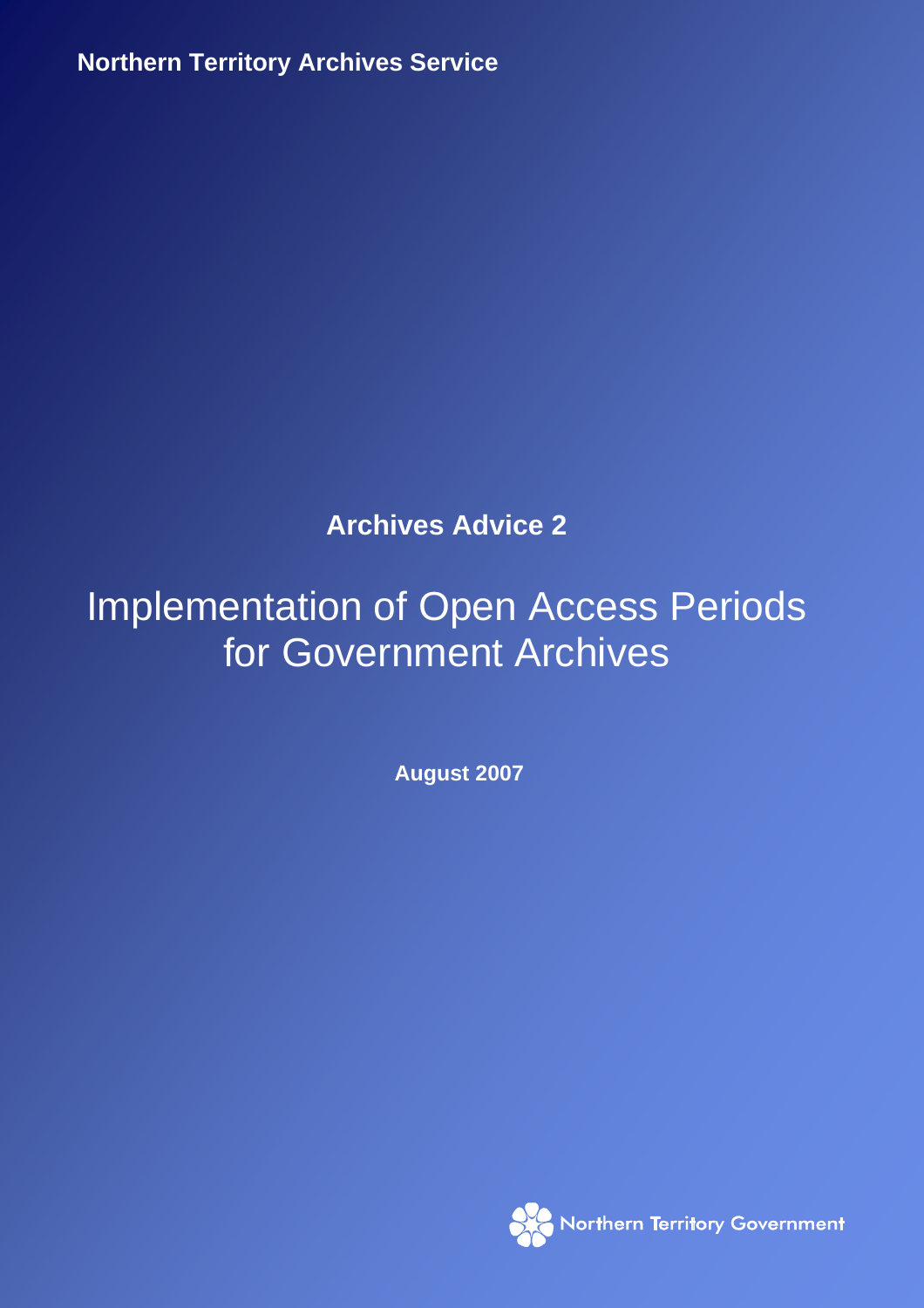For information and advice, please contact

NT Archives Service GPO Box 874 Darwin NT 0801

Telephone: (08) 8924 7677<br>Facsimile: (08) 8924 7660 Facsimile: (08) 8924 7660<br>Website: http://www.nt.go http://www.nt.gov.au/dcis/nta/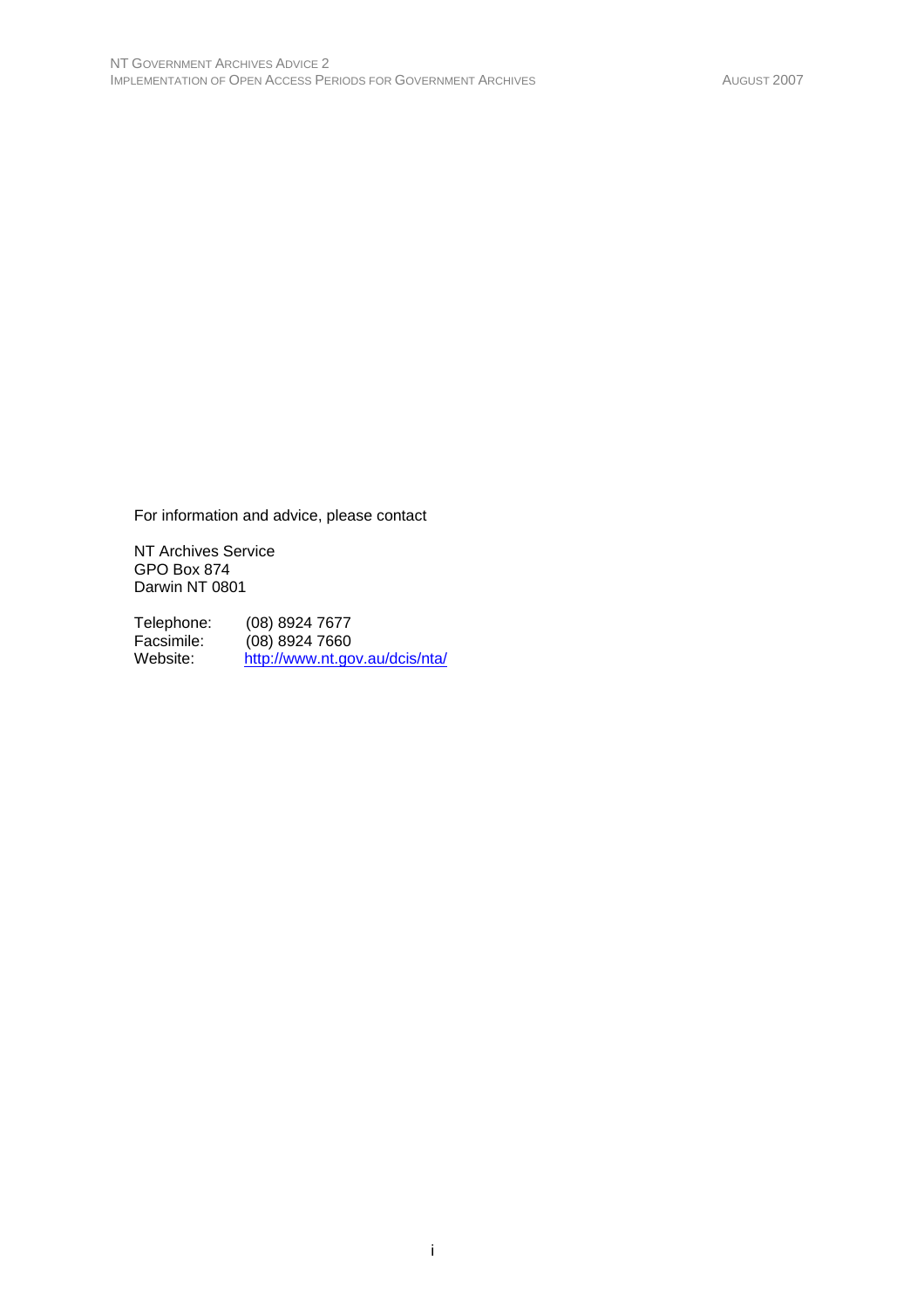# **TABLE OF CONTENTS**

| Implementation of Open Access Periods 2    |  |
|--------------------------------------------|--|
|                                            |  |
|                                            |  |
|                                            |  |
| Public Access within the Restricted Access |  |
|                                            |  |
|                                            |  |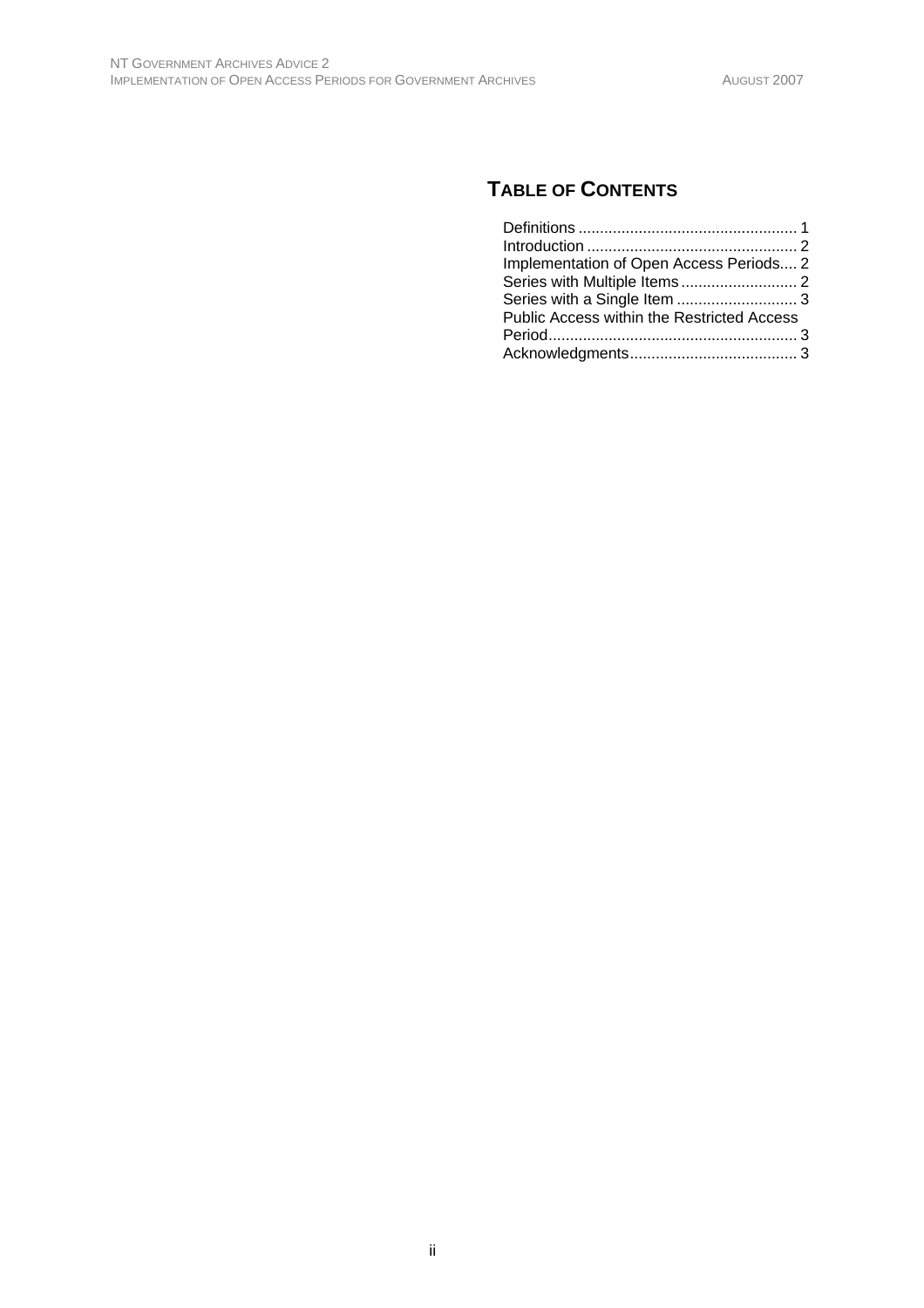#### **DEFINITIONS**

| <b>Appraisal</b>                                 | The process of evaluating business activities to determine which records<br>need to be captured and how long the records need to be kept to meet<br>business needs, to maintain organisational accountability and<br>community expectations.                                                   |
|--------------------------------------------------|------------------------------------------------------------------------------------------------------------------------------------------------------------------------------------------------------------------------------------------------------------------------------------------------|
| <b>Archive</b>                                   | A record of permanent value that forms part of the Territory Archives. <sup>1</sup>                                                                                                                                                                                                            |
| <b>Disposal</b>                                  | A range of processes associated with implementing authorised decisions<br>about records retention, destruction, rearrangement, migration or<br>transfer of custody or ownership.                                                                                                               |
| <b>Disposal schedule</b>                         | A formal policy, authorised jointly by the Chief Executive of an NT<br>Government public sector organisation and the NT Archives Service,<br>that defines the temporary or permanent status, retention period and<br>consequent disposal actions authorised for classes of records.            |
| Open access period                               | The period during which the public can routinely access government<br>archives held in the custody of the NT Archives Service. The open<br>access period begins after the end of the restricted access period.                                                                                 |
| <b>Permanent records</b>                         | Records of permanent value which are in the custody of a public sector<br>organisation. When permanent records are transferred into the custody<br>of the NT Archives Service, they are considered an archive and form<br>part of the Territory Archives (see Archive and Territory Archives). |
| <b>Public sector organisation</b>                | An agency as defined in s.5 of the Information Act.                                                                                                                                                                                                                                            |
| Record                                           | Recorded information in any form (including data in a computer system)<br>that is required to be kept by a public sector organisation as evidence of<br>the activities or operations of the organisation, and includes part of a<br>record and a copy of a record.                             |
| <b>Responsible public sector</b><br>organisation | Public sector organisation (as defined above) that is responsible for the<br>function to which the record or archive relates.                                                                                                                                                                  |
| <b>Restricted access period</b>                  | The period during which decisions on access to government archives<br>held in the custody of the NT Archives Service are made by the public<br>sector organisation responsible for the archives (s.144 of the Information<br>Act).                                                             |
| <b>Series</b>                                    | Those records or archives having the same provenance which belong<br>together because:                                                                                                                                                                                                         |
|                                                  | they are part of a discernible filing system (alphabetical,<br>numerical, chronological, or a combination of these);                                                                                                                                                                           |
|                                                  | they have been kept together because they result from the same<br>activity, or                                                                                                                                                                                                                 |
|                                                  | they are of similar formats and relate to a particular function.                                                                                                                                                                                                                               |
|                                                  | A series may consist of only one item. <sup>2</sup>                                                                                                                                                                                                                                            |
| <b>Territory Archives</b>                        | Records held on behalf of the Territory by the archives service. <sup>3</sup>                                                                                                                                                                                                                  |

<sup>1</sup>. s. 4 *Information Act*<br><sup>2</sup>. Judith Ellis (ed.) *Keeping Archives 2<sup>nd</sup> Edition,* (Australian Society of Archivists and DW Thorpe, Melbourne 1993), p.479 3 . s. 4 *Information Act*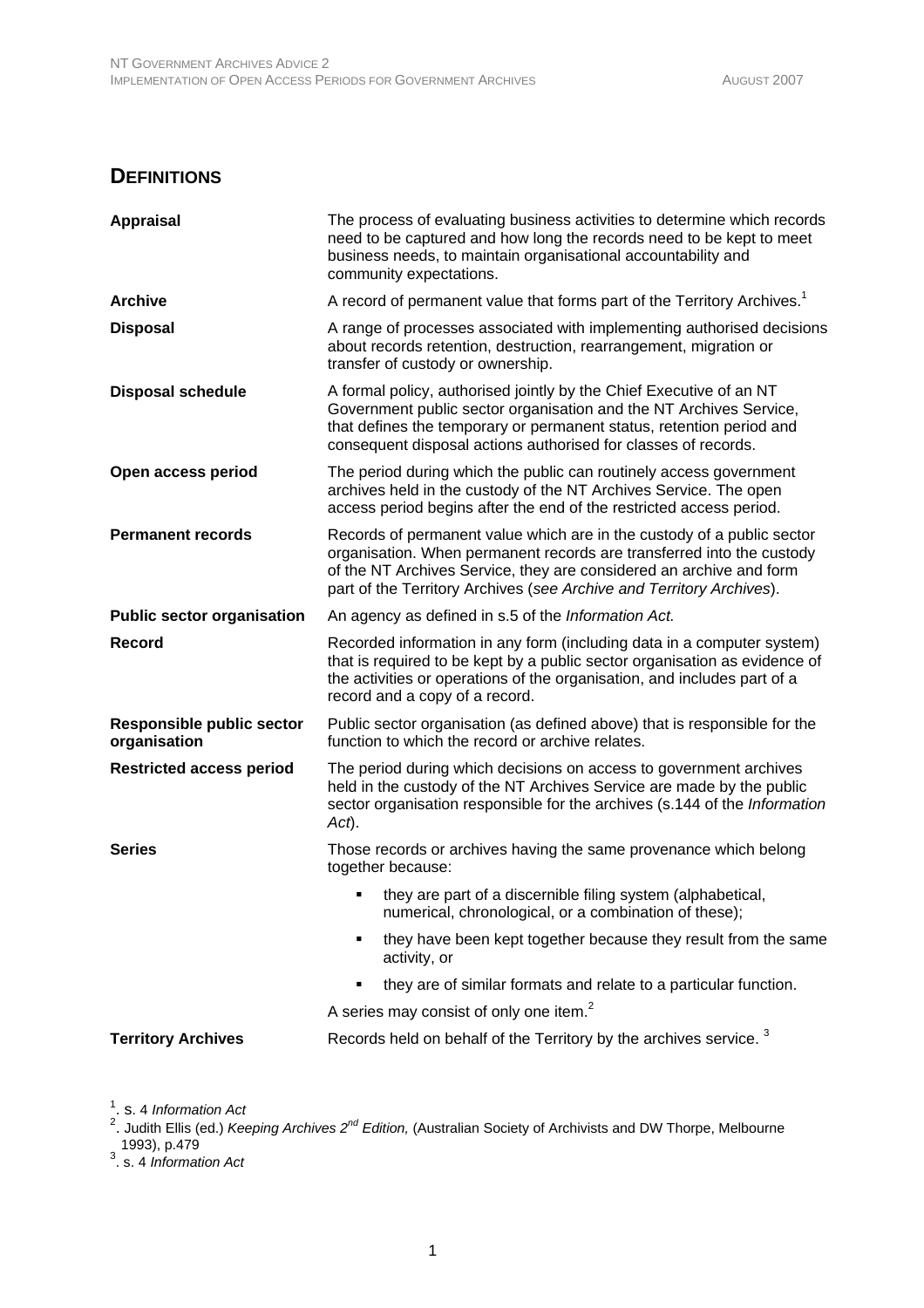#### **INTRODUCTION**

Access to government archives held by the NT Archives Service is determined in accordance with Section 142 of the *Information Act*.

The *Information Act* provides for the transfer of permanent records to the NT Archives Service, where they become part of the Territory Archives. Territory Archives are preserved for their value to the government and the community.

All government archives must be open for public access eventually. The **open access period** is the period during which the public may access the archives. Public access to government archives is restricted prior to the open access period.

The **restricted access period** for government archives in the custody of the NT Archives Service is the period during which decisions on access are made by the public sector organisation responsible for the archives.

The restricted access period is negotiated by the Chief Executive Officer of the responsible public sector organisation and the NT Archives Service at the time of transfer of the records (s.142 (1) of the *Information Act*). An Access Agreement defines when an archives series will be open to the public (see *Archives Advice 1: Access Agreements for Government Archives).*

The *Information Act* provides for an open access period for government archives commencing 30 years after their creation. If it is in the public interest a 45-year restricted

access period may apply. Further extensions of ten-year periods are permissible if it is in the public interest. However, all government archives must be open after a maximum restricted access period of 100 years.

Decisions about access to government archives during the restricted access period are made by the responsible public sector organisation (refer to section "*Public Access within the Restricted Access Period").* 

### **IMPLEMENTATION OF OPEN ACCESS PERIODS**

The date calculated for the open access period of an archives series is usually the 1<sup>st</sup> January of the year following the restricted access period. This is to ensure that archives series created at the end of the year are not available for public access until the end of the restricted access period.

For example, 30 years from 31<sup>st</sup> December 1975 is 31<sup>st</sup> December 2005, therefore the open access period for the archives series would commence on 1<sup>st</sup> January 2006.

#### **SERIES WITH MULTIPLE ITEMS**

Where an archives series has multiple items (e.g. correspondence files), the series will move gradually into the open access period as each item (e.g. file) passes the restricted access period.

For example, a series of correspondence files with a collective date range of 1960-1980, and a restricted access period of 30 years, contains a file with a date range of 1960-1974